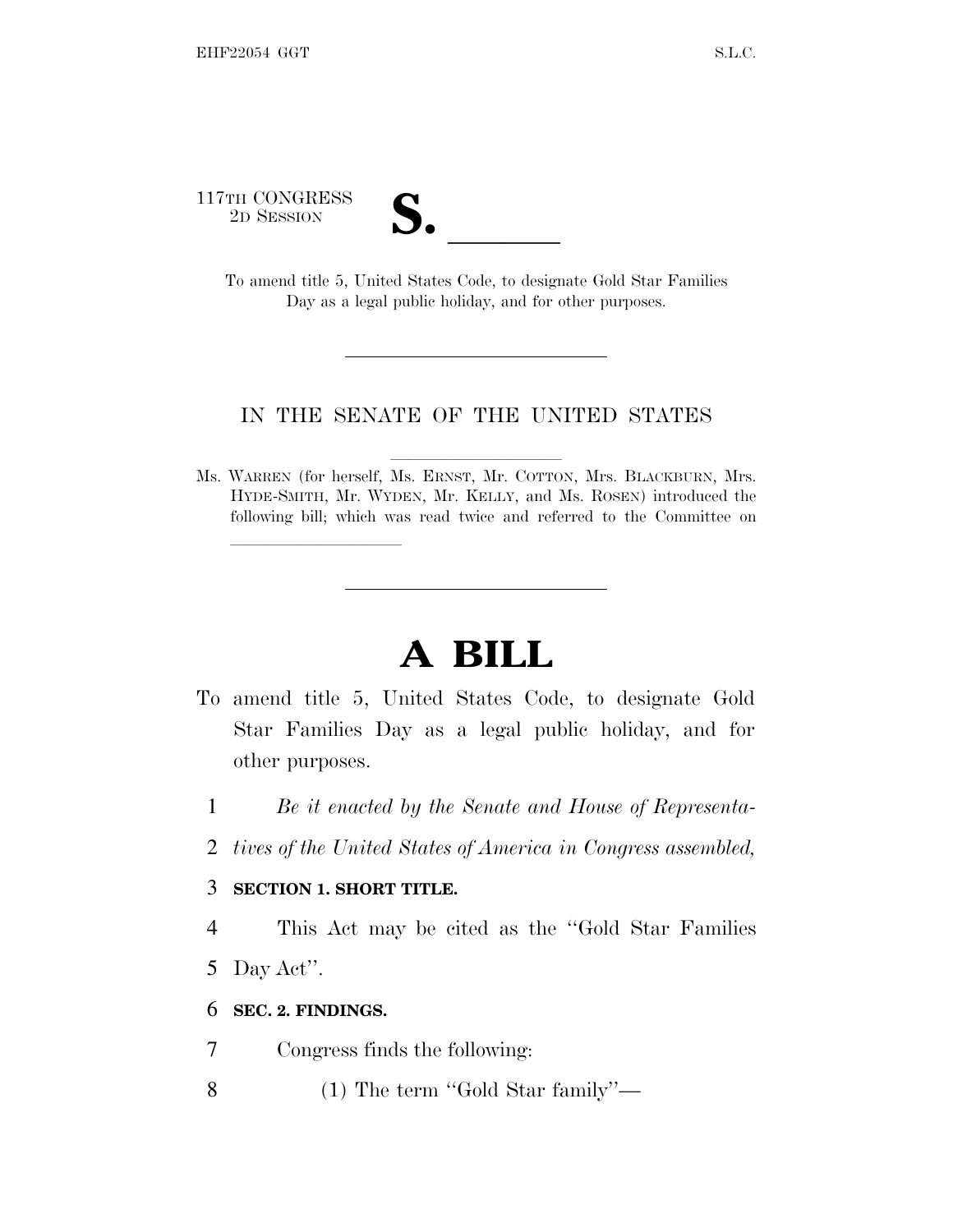| $\mathbf{1}$   | (A) refers to the immediate family of a               |
|----------------|-------------------------------------------------------|
| $\overline{2}$ | servicemember who dies-                               |
| 3              | (i) while serving in the Armed Forces;                |
| $\overline{4}$ | or                                                    |
| 5              | (ii) from a service-connected injury or               |
| 6              | illness; and                                          |
| $\overline{7}$ | (B) originated from the service flags first           |
| 8              | flown by families during World War I.                 |
| 9              | $(2)$ The flags described in paragraph $(1)(B)$ in-   |
| 10             | cluded a blue star for each immediate family mem-     |
| 11             | ber serving in the Armed Forces during any period     |
| 12             | of war or hostilities in which the Armed Forces were  |
| 13             | engaged. If a loved one represented by such a blue    |
| 14             | star died, the blue star was replaced by a gold star, |
| 15             | which allowed members of the community to know        |
| 16             | the price that the family had paid in the cause of    |
| 17             | defending freedom.                                    |
| 18             | (3) There are Gold Star families from World           |
| 19             | War I and many thousands from World War II, the       |
| <b>20</b>      | Korean War, the Vietnam War, and Operations           |
| 21             | Desert Shield, Desert Storm, Iraqi Freedom, and       |
| 22             | Enduring Freedom.                                     |
| 23             | (4) The United States recognizes the sacrifice        |
| 24             | that all Gold Star family members make when a fa-     |
|                |                                                       |